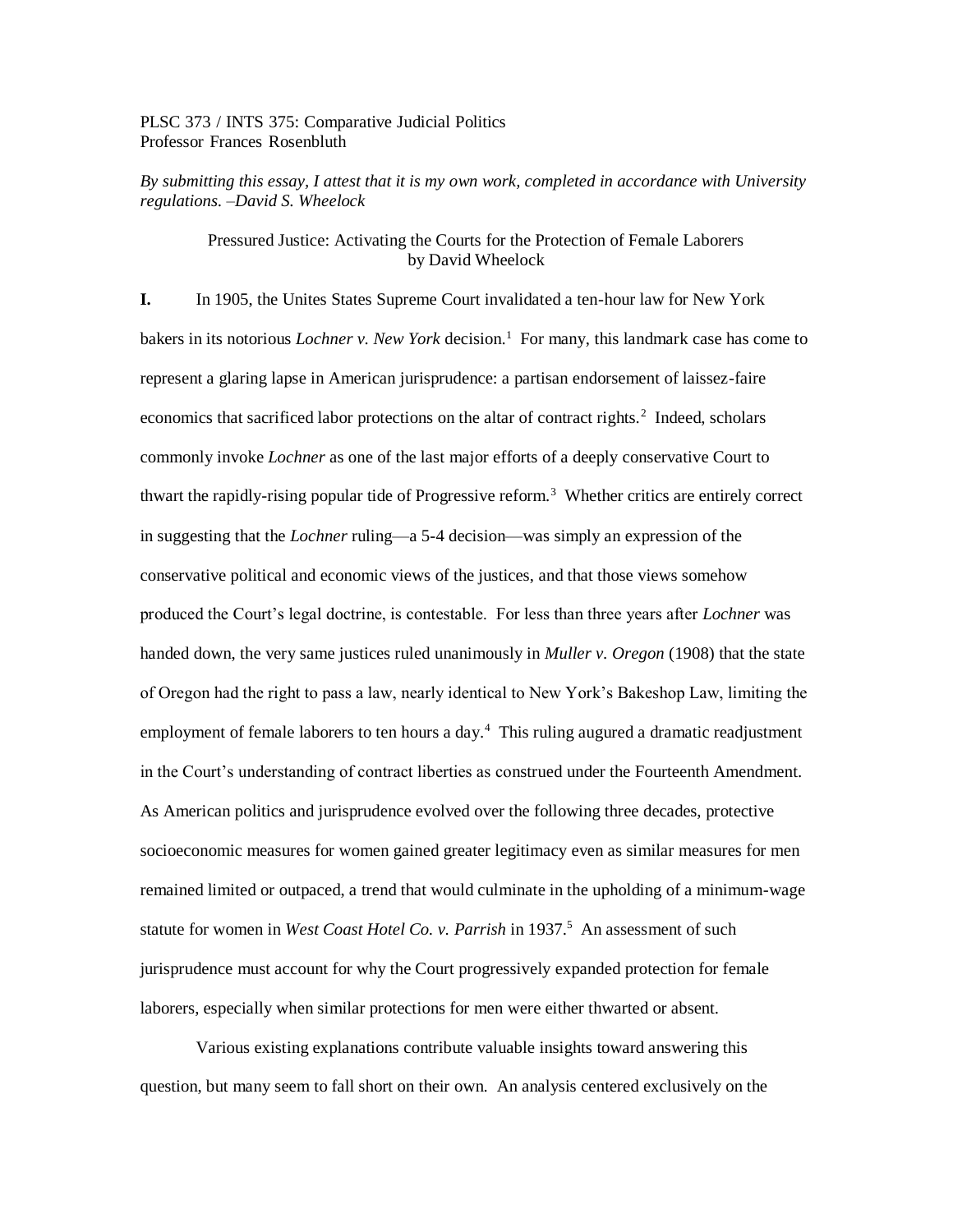Court's written doctrine, for instance, can offer an adequate description of the *manner* in which substantive differences between male and female laborers were used to justify different applications of the "police power of the state" in encroaching upon the Fourteenth Amendment and offering protective socioeconomic measures. But such an analysis simultaneously fails to answer conclusively *why* the Court made its substantive distinctions where it did: If women were indeed held to "have equal contractual and personal rights with men," as Justice Brewer acknowledged in *Muller*, then why could the state nevertheless infringe upon that right for the collective good in *Muller* but not in *Lochner*? 6 Bare doctrine cannot fully explain the Court's behavior on its own.

Similarly, an explanation centering on the discerned political attitudes of the individual justices is not entirely fruitful or precise. If, in Cass Sunstein's words, the *Lochner* Court indeed subscribed to the view that "governmental intervention was constitutionally troublesome, whereas inaction was not; and both neutrality and inaction were defined as respect for the behavior of private actors pursuant to the common law, in light of the existing distribution of wealth and entitlements," then one could reasonably expect little variation in results between *Lochner* and Muller.<sup>7</sup> A majority that had struck down a ten-hour law for male bakers because of a supposed respect for the "existing distribution of wealth and entitlements," would presumably find little difficulty in doing the same for a women's ten-hour law. The actual outcome in *Muller*, however, was the opposite: the very same Court ruled 9-0 against the Oregon law. An attitudinal model of the Court's behavior does not fare especially well in the face of such inconsistency.

A better and more complete hypothesis for explaining the sudden expansion of women's socioeconomic rights gives consideration to the realities of the contemporary social and political landscape in which the Court's jurisprudence arose. The chapter of judicial history at whose close the *Lochner* ruling appeared was a period in which the Court expanded its own power drastically, and one in which "the federal judiciary molded its new powers into an aggressive discipline for ordering governmental affairs," as Owen Fiss has written. $8\,$  In asserting that

 $-2-$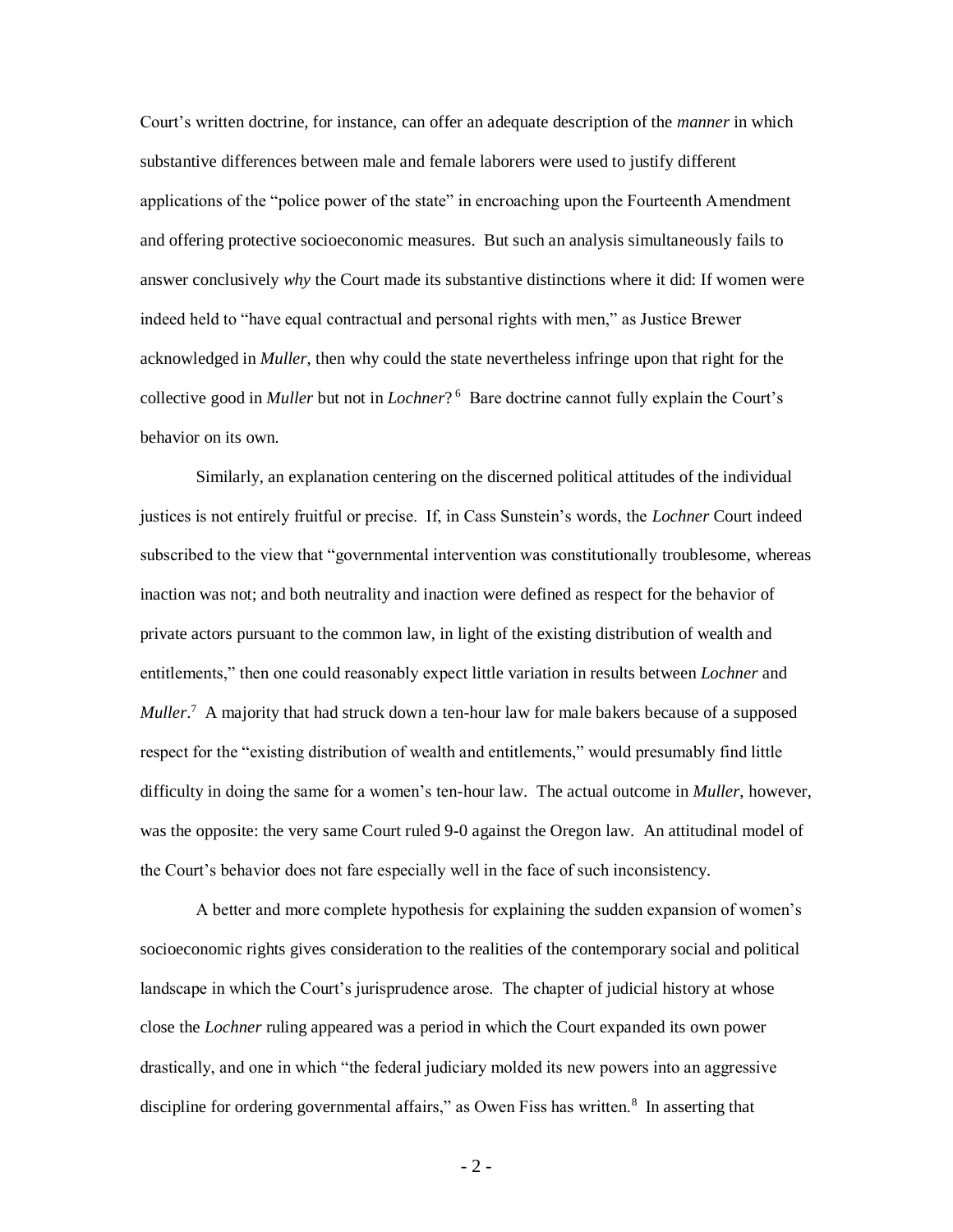discipline, the Court created a heavily substantive evaluative framework for adjudicating socioeconomic rights legislation. But the remarkably well-organized American women's groups of the time had been able to gain a legitimacy, a prominence, and a unity at the national level greater than any men's labor group ever had been able to achieve. Consequently, these groups were able to pressure the Court through institutional channels, advancing greater socioeconomic measures for women by engaging the substantive framework opened up by the *Lochner* ruling.<sup>9</sup> The adoption of such measures was by no means swift or easy—taking twenty-nine years and the overruling of *Adkins v. Children's Hospital* in 1923<sup>10</sup>—but it owed itself in great part to the remarkable ability of women's organizations to pressure the judiciary through a strategic manipulation of the Court's established doctrinal standards.

First, it is necessary to understand the backdrop against which such maneuvering took place. An examination of the *Lochner* decision reveals the particularly challenging position in which male laborers found themselves at the start of the twentieth century.

**II.** Out of all the relevant cases of socioeconomic rights jurisprudence, *Lochner v. New York*  has perhaps attracted the most scholarship and criticism. Decided in 1905, the ruling struck down so-called New York Bakeshop Law, a law which had been passed without dissent by the New York state assembly and senate ten years earlier, in 1895.<sup>11</sup> The Bakeshop Law declared, among other things, that "No employee shall be required, permitted, or suffered to work in a biscuit, bread or cake bakery more than sixty hours in one week, or more than ten hours in one day."<sup>12</sup> It is interesting to note, beside the fact that the law passed without a single "nay" vote, that the law was on the books for a full decade before being invalidated. It was thus not aberrant from public opinion, insofar as public opinion was reflected in the voting patterns of the New York state legislature.

Nevertheless, when the law came before the Supreme Court in 1905, it was overturned by a 5-4 majority. The Court's opinion, delivered by Justice Rufus W. Peckham, determined that

- 3 -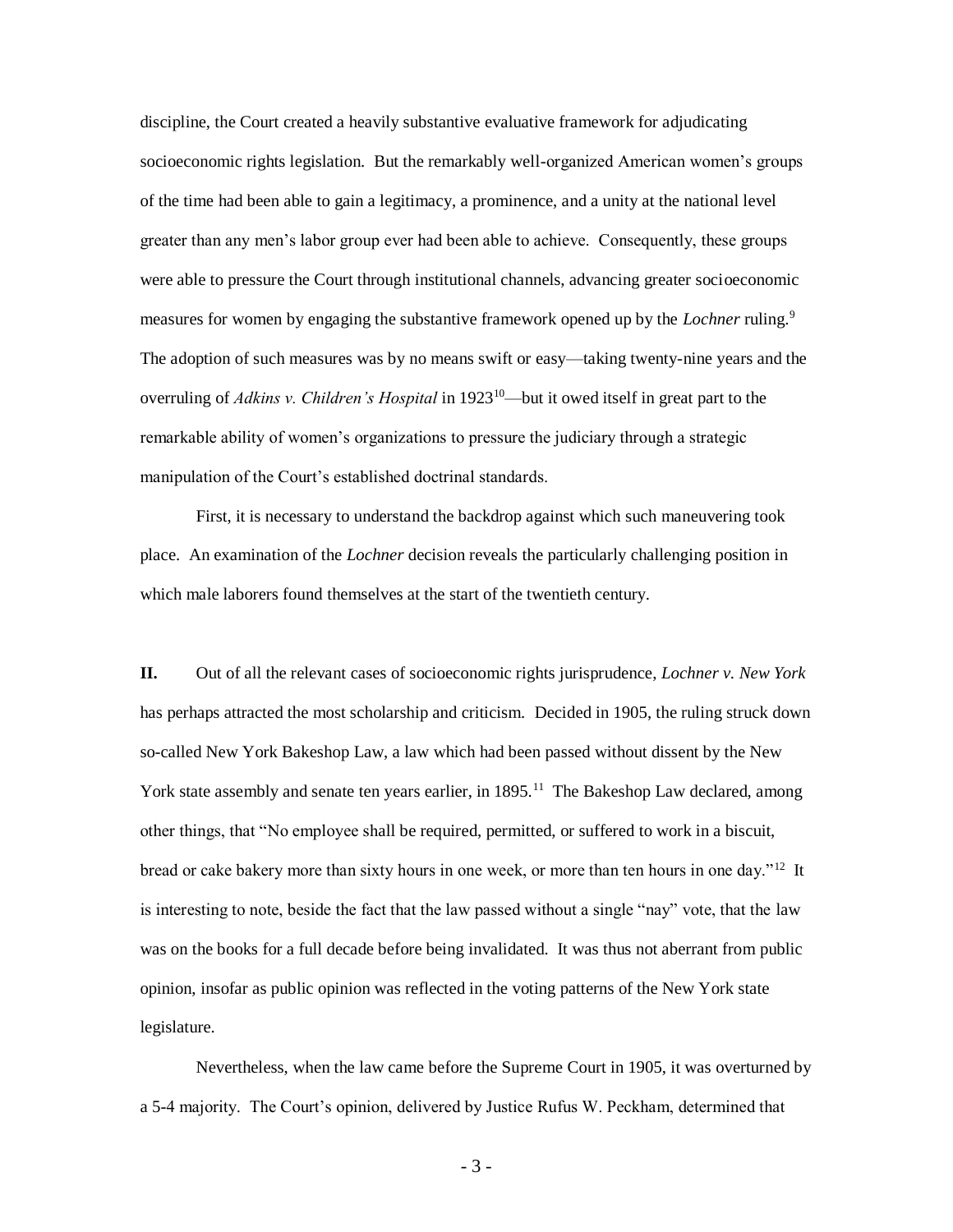"The statute necessarily interferes with the right of contract between the employer and employees," a right which was understood to be "part of the liberty of the individual protected by the  $14<sup>th</sup>$  Amendment of the Federal Constitution."<sup>13</sup> The Court granted the existence of certain legitimate "police powers," and granted that "the state…has power to prevent the individual from making certain kinds of contracts, and in regard to them the Federal Constitution offers no protection," but it averred that at the end of the day these police powers could not be sufficient justification for preventing bakery employees from defining the limits of their own employment through free contract.<sup>14</sup> If bakers could be construed to represent a group of people in need of government intervention, the Court ruled, "the 14<sup>th</sup> Amendment would have no efficacy and the legislatures of the states would have unbounded power, and it would be enough to say that any piece of legislation was enacted to conserve the morals, the health, or the safety of the people." And there was absolutely no reason to believe that "bakers as a class are not equal in intelligence and capacity to men in other trades or manual occupations, or that they are not able to assert their rights and care for themselves without the protecting arm of the state." <sup>15</sup> The Bakeshop Law, the Court concluded, could not be classified as a legitimate exercise of police power and was therefore unconstitutional.

The Court's ruling in *Lochner* established a distinctly substantive metric for determining the constitutionality of protective socioeconomic legislation. "The act must have a more direct relation, as a means to an end, and the end itself must be appropriate and legitimate, before an act can be held to be valid which interferes with the general right of an individual to be free in his person and in his power to contract in relation to his own labor."<sup>16</sup> Such language created, in Matthew Bewig's words, "an exacting test whereby statutes limiting liberty of contract would be evaluated according to the propriety of their ends and the efficacy of their means."<sup>17</sup> It was not the Court's job, per the logic of *Lochner*, merely to interpret the text of the Constitution; the Court was now in the position of arbitrating, for each specific new law that came before it, whether that law was a legitimate means whose discerned end was "appropriate and legitimate."

- 4 -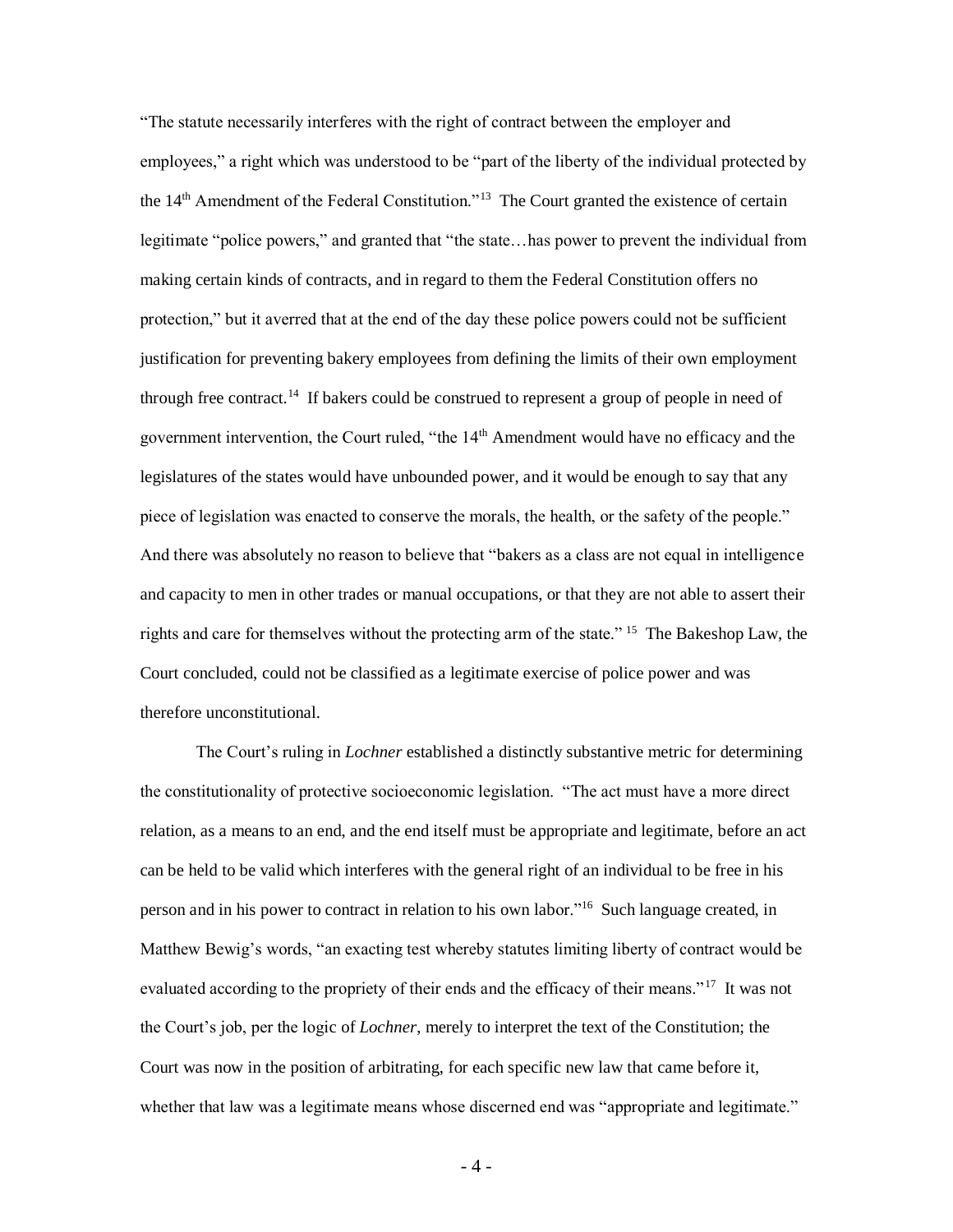This doctrine was a bold assumption by the judiciary of the deliberative duties normally assigned to the legislative branch.

Justice Oliver Wendell Holmes, Jr. expressed dismay in his now-famous dissent, arguing that the judiciary ought not to be applying its own particular substantive prejudices to democratically-produced law. "A constitution," Holmes wrote, "is not intended to embody a particular economic theory, whether of paternalism and the organic relation of the citizen to the state or of laissez faire. It is made for people of fundamentally differing views."<sup>18</sup> Whether individual justices on the Court disagreed with certain views as manifested in state law ought not to determine the constitutionality of that law, he argued. Holmes's dissent was a discordant note struck in favor of procedural jurisprudence—the general notion that so long as a legislature does not baldly or unreasonably encroach upon the fundamental rights of the people, its judgment ought to be deferred to in weighing matters of the public good.

Holmes himself was probably the most heterodox member of the Court at this time, having been appointed by President Roosevelt in 1902 to replace the aging Horace Gray; the Court, in fact, was only now beginning to emerge from a lengthy period of unparalleled ideological uniformity.<sup>19</sup> Chief Justice Melville Fuller had been appointed by President Cleveland in 1888, and Justices Brewer, White, and Peckham had also been appointed either by Cleveland or by Benjamin Harrison. "Cleveland was a Democrat and Harrison a Republican," writes Fiss, "but their politics were virtually indistinguishable—business-oriented and conservative."<sup>20</sup> Justice McKenna was appointed by McKinley, a Republican, and both Justice Day and Justice Moody were selected by the Republican President Roosevelt to replace justices who had come out of the Cleveland-Harrison era. The final member of the bench was Justice Harlan, the longest-serving justice who was also known as something of an independent.<sup>21</sup> Running up until the *Lochner* decision, most of the Fuller Court's justices had been influenced in their judicial thinking largely by social contract theory, a theory which patterned their mediation of the growing tensions between the state and the private sector. As Fiss writes in reference to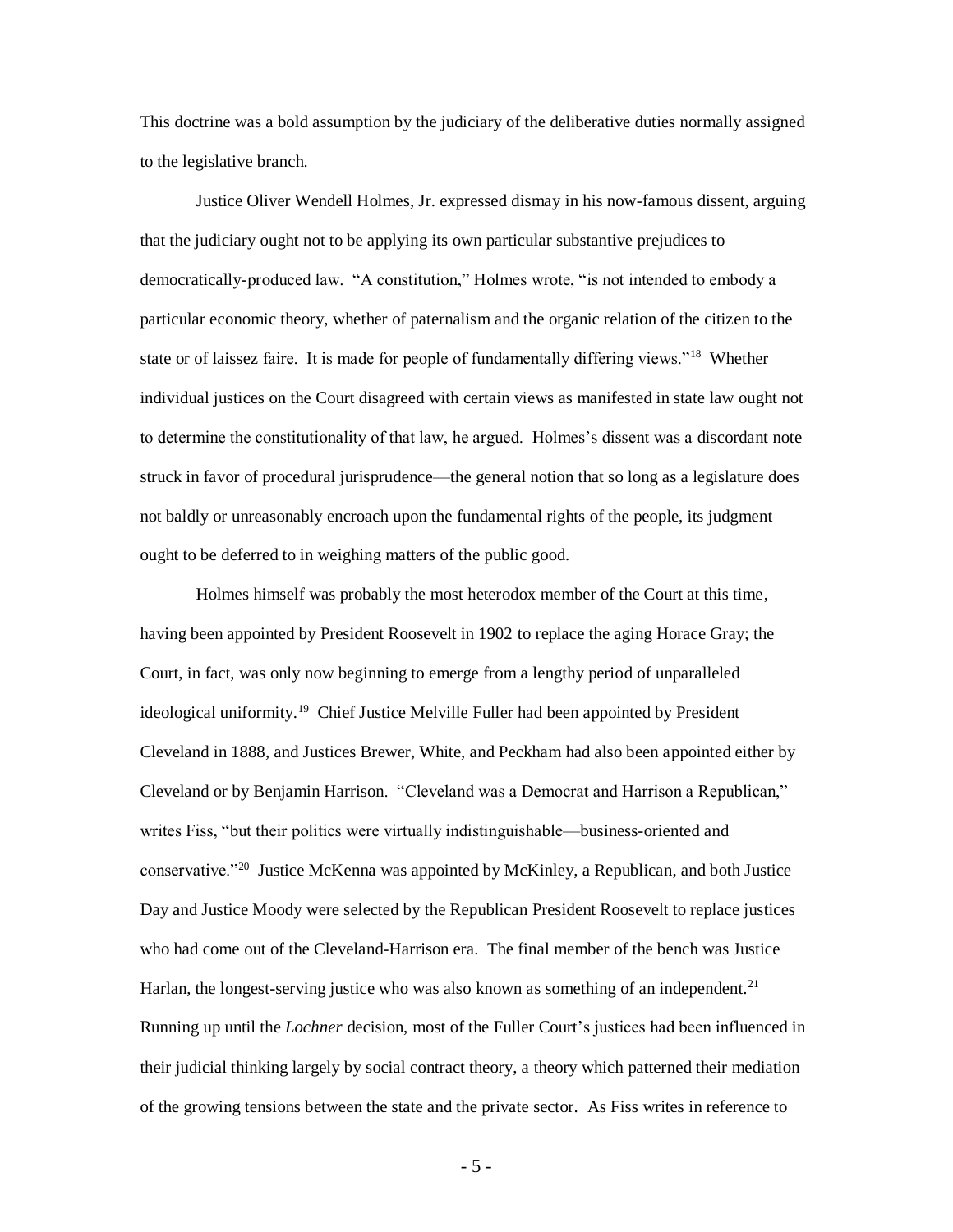the "Cleveland-Harrison bloc" of justices, "Contractarianism ultimately shaped their conception of liberty as the summum bonum of the Constitution and as the value threatened by all that they saw around them."22

Is it fair to characterize the *Lochner* decision as a product of this attitude of contractarianism? The temptation of an attitudinalist approach is eminent here. Of the four justices who dissented—Holmes, Harlan, Day, and White—only Holmes disagreed with the fundamental assumptions on which the Court based its ends-means evaluation; the other justices did not contest that the judiciary was fit to be the final judge of a law's substantive content.<sup>23</sup> In this light, *Lochner* could easily be understood as a product of the Court's particular ideological predispositions: the majority of justices, determined to keep the government out of the private sector unless absolutely necessary, struck down the Bakeshop Law as an unconstitutional violation of contractual liberties. According to such logic, the Court was confident enough in its own ideological rectitude and in its own power that it had no qualms about adjudicating future laws as well—hence the substantive framework upon which the majority and three of the dissenters agreed.

But such an explanation is less than compelling for a number of reasons. First, determining for certain the exhaustive personal beliefs of each individual justice is exceptionally difficult. It may be possible to extract certain ideological proclivities from a justice's votes on the bench, or to detect the outlines of a judicial philosophy from his decisions, but to characterize a justice, bluntly, as a social-contract theorist or a pro-business conservative seems both crude and presumptive. Second, this attitudinalist explanation would not really yield any genuine understanding of judicial behavior except to announce that justices vote their views, and that those views are reflected in the way the justices vote. That observation yields no fresh insights. Most importantly, to assume that the *Lochner* ruling reflects some deep-seated ideological bias within the Court fails to explain why the same Court, only three years later, upheld a ten-hour law for women in *Muller v. Oregon*.

- 6 -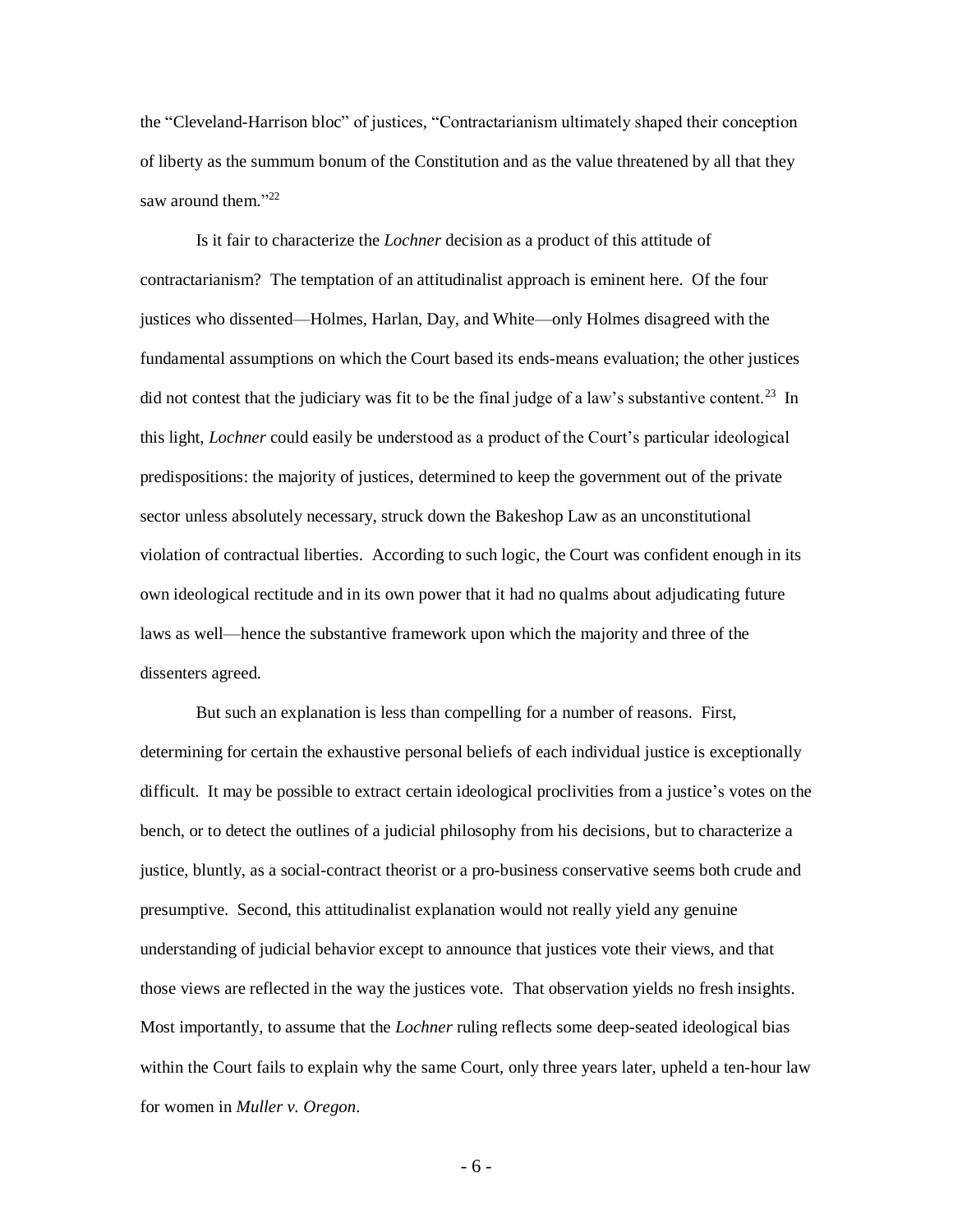The *Lochner* decision may or may not have been motivated by the ideological prejudices of the individuals on the bench. For the purposes of this analysis, it does not really matter. What matters is that in adopting the substantive ends-means test as its baseline for future socioeconomic rights cases, the Court did not entirely close the question of whether states could create socioeconomic rights through distributive legislation. As a short study of *Muller* reveals, advocates of protective measures for women were able to maneuver within the confines of the substantive framework in order to place pressure on the Court and to force recognition of a right denied to men.

**III.** Substantive due process, which the Court endorsed in *Lochner*, amounted to a radical expansion in the power of the federal judiciary to evaluate and influence state legislation and state courts. If that conception led to "conservative" results in *Lochner*, limiting the state's discretion in suspending private rights for the collective good, it did not necessarily annihilate the possibility of securing collective rights along certain lines in the future. Edward Purcell, Jr. characterizes the Court's expansion of powers thusly: "The constitutional point was not the assertion of limits on government but the assertion of the judiciary's power to pronounce what those limits were....Substantive due process meant that the ultimate power to judge the 'reasonableness' of…legislative actions lay with the federal judiciary."<sup>24</sup>

The actual text of the Court's decision in *Muller v. Oregon* is relatively short—perhaps because most of the lexical content of the means-ends analysis had already been articulated in the *Lochner* ruling. The case concerned an Oregon law which stipulated that "No female [shall] be employed in any mechanical establishment, or factory, or laundry in this state more than ten hours during any one day."<sup>25</sup> The statute, of course, was almost a carbon copy of the New York Bakeshop Law, but for the difference in the sex to whom it applied. That difference, Justice Brewer ruled in the unanimous opinion, was enough to warrant different treatment under the law and different considerations before the Court. Women could be afforded protections like the

- 7 -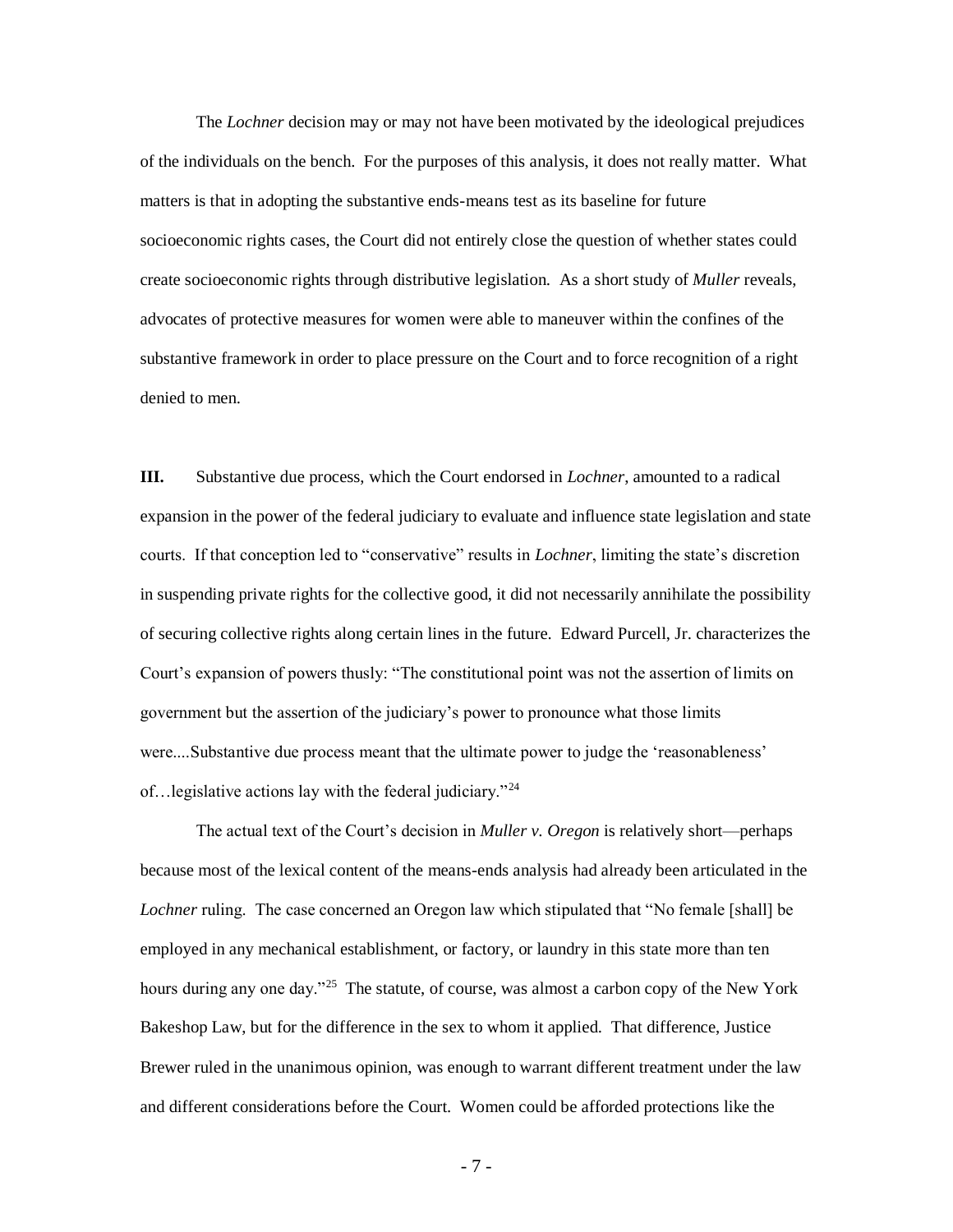Oregon law even though men could not, specifically because of "the inherent difference between the two sexes, and in the different functions in life which they perform."<sup>26</sup> According to the majority, women were not only physiologically frailer than men, but their health also constituted a direct interest to the public good because of their role as mothers—both of which distinctions were sufficient to warrant the state's intervention on their behalf, even if it meant abridging their right to contract under the Fourteenth Amendment. And so the Court maintained: "As healthy mothers are essential to vigorous offspring, the physical well-being of woman becomes an object of public interest and care in order to preserve the strength and vigor of the race."<sup>27</sup>

Now, Fiss has suggested that "the scope of the *Muller* statute allowed the state to pursue ends that were otherwise denied it, simply because women were not viewed as members of the community that constituted a state."<sup>28</sup> This argument, while perhaps not entirely outlandish, is nevertheless unconvincing. Women did not yet have the franchise in Oregon, and Brewer's decision made note of this; but Brewer also conceded that "It is the law of Oregon that women whether married or single, have equal contractual and personal rights with men<sup>"</sup>—a far cry from declaring women to be wards of the state.<sup>29</sup> The real animating force at the heart of the *Muller* case was the document that helped to convince the Court of the differences between male and female laborers, or at least to convince the Court of "a widespread belief" in these differences: the Brandeis Brief.<sup>30</sup>

The curiosities of the Brandeis Brief as a legal document have been noted before: more than a hundred pages long, it contains mountains of scientific data and little argument.<sup>31</sup> More significant than the brief's content are its origins and its consequences. The consequences are well-known: the brief persuaded the Court to allow for expanded protective considerations for women within its already-established substantive framework, simply on the grounds that labor identifiably posed greater threats to women than to men. But it is important also to note that the brief did not arise in a vacuum. To the contrary: it originated in a much broader, unified national women's movement that was now capable of gaining a foothold in civic processes—executive,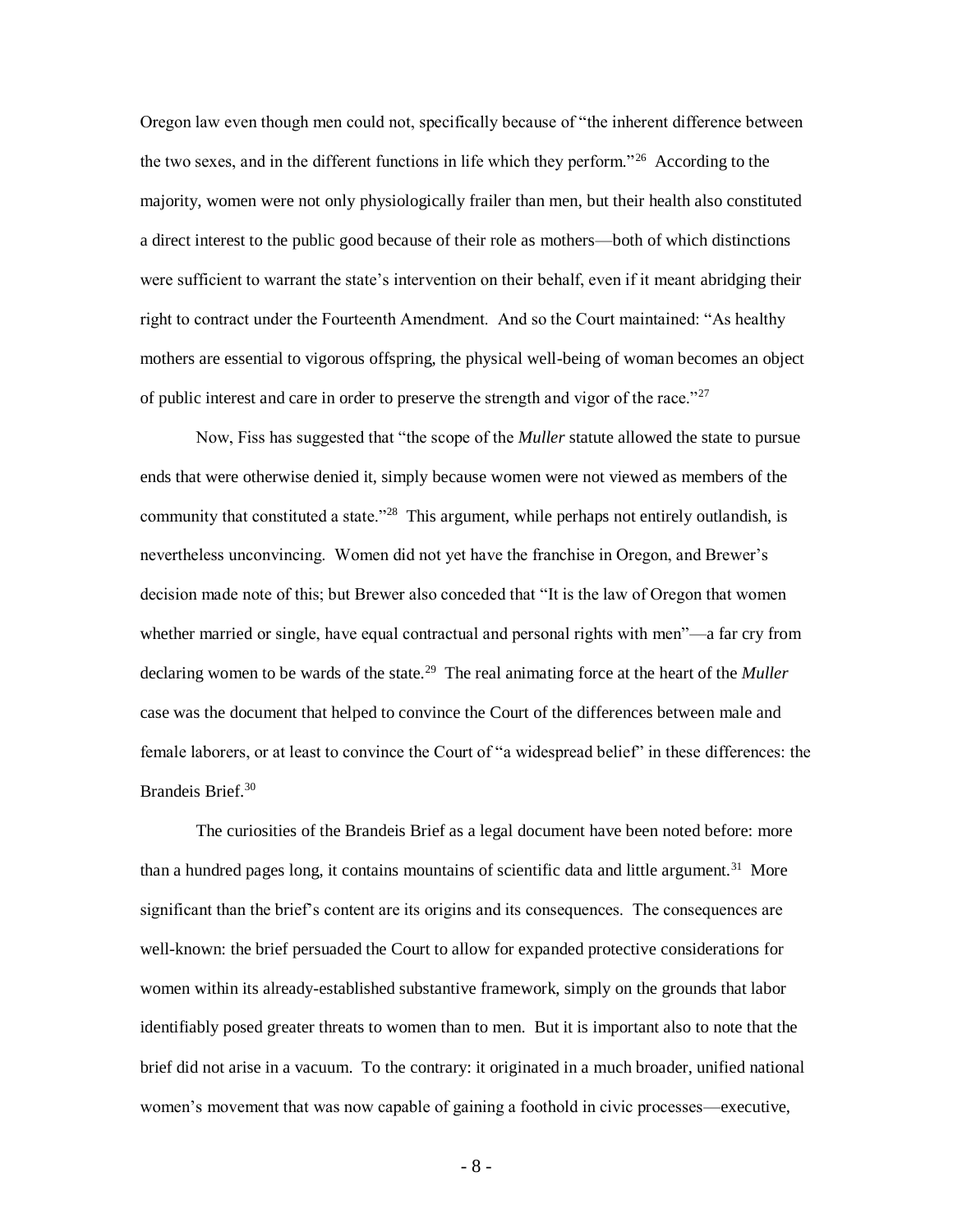legislative, and judicial. In fact, the Brandeis Brief was one of many successful attempts by the American women's movement to legitimize their political agenda through the customary channels of government. In such attempts, perhaps, lies the best answer as to why the Supreme Court expanded women's rights in the early twentieth century: more than simply appealing to public sentiment, women seized political initiative and managed to place a crucial amount of strategic institutional pressure on the Court—pressure which was borne out in later rulings.

**IV.** Both Louis D. Brandeis, who authored the Brandeis Brief and who argued for the Oregon law before the Court, and his co-author Josephine Goldmark had been approached by the National Consumers' League in November of 1907 and asked to defend the ten-hour law on behalf of the Oregon State Industrial Commission. The National Consumers' League was a national women's organization whose geographic reach was somewhat limited but whose structural unity and whose intimacy with the national political process were nevertheless formidable assets.<sup>32</sup> Between 1905 and 1912, twenty-three states had Consumer Leagues.<sup>33</sup> In 1899-1900, Florence Kelley, the NCL's executive secretary, "reported travels to ten states and the District of Columbia to address fifty-four organizations, including a federal government commission, three national associations, eight state associations, six different colleges and universities, and thirty-six individual organizations."<sup>34</sup> Although the NCL did exert pressure as a lobbyist through legislative drives to support state laws, the League's chief focus was on the courts: by sponsoring briefs, like the Brandeis Brief, to defend women's legislation once the legislation had been passed, it took the lead in asserting the need for protective considerations based on substantive differences between women and men.

The NCL-sponsored Brandeis Brief was successful in opening up a new realm of substantive judicial and legislative considerations for women in *Muller* in 1908, but far more important was the fact that the NCL sustained its efforts at political mobilization for the next two and a half decades. "Into the mid-1930s," writes one author, "the NCL sponsored some fifteen

- 9 -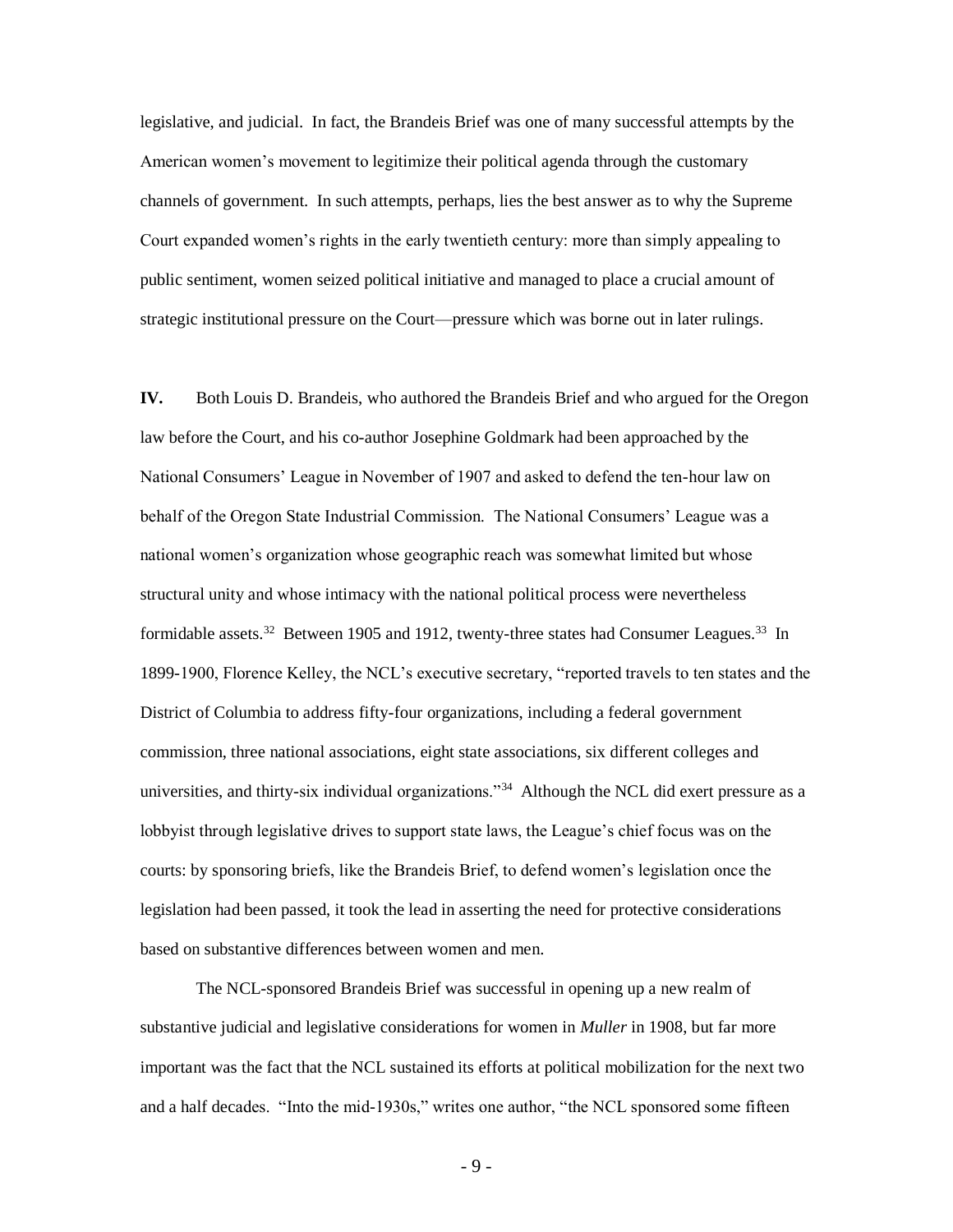legal briefs in support of labor laws challenged before the courts."<sup>35</sup> Between 1900 and 1920, Consumers' Leagues at the state level were active in mounting campaigns to push for women's legislation: of 74 laws passed by the states and the District of Columbia mandating greater protections for women, an estimated 34 were supported by state Consumers' League movements.<sup>36</sup> In other words, this national organization was making its policy preferences known to the Court by activating institutional channels and by using the Court's substantive evaluation of rights to force greater and broader concessions for women.

The National Consumers' League was not the only influential women's organization active at this time. Of those same 74 state laws, 30 were also supported by the General Federation of Women's Clubs (GFWC), a larger national organization that arguably enjoyed more prominence in pressuring the legislature for women's protection nationwide.<sup>37</sup> By the time of the *Muller* decision in 1908, every state in the union except Nevada and New Mexico had organized a Federation of Women's Clubs, and those two states would do so, respectively, in 1910 and 1911.<sup>38</sup> The national Federation comprised a host of regional, state and local women's groups, now harmonized by a unifying administrative structure.<sup>39</sup> Furthermore, the national Federation published an official journal and held Biennial Conventions, where delegates heard reports from committees on subjects ranging from "Civil Service Reform" to "Education to Industrial and Child Labor." By 1910, membership in the General Federation of Women's Clubs reached one million Americans.<sup>40</sup>

The Federation's approach toward securing women's protection was always to promote legislative efforts from within the system. Delegates to the 1906 Biennial Conference agreed "endorse the work of the Industrial Committee in its efforts to secure the passage of a bill to authorize the secretary of commerce and labor to investigate and report upon the industrial, social, moral, educational, and physical condition of the woman and child laborers in the United States."<sup>41</sup> The emphasis was on lobbying through the prescribed avenues built into the American political system.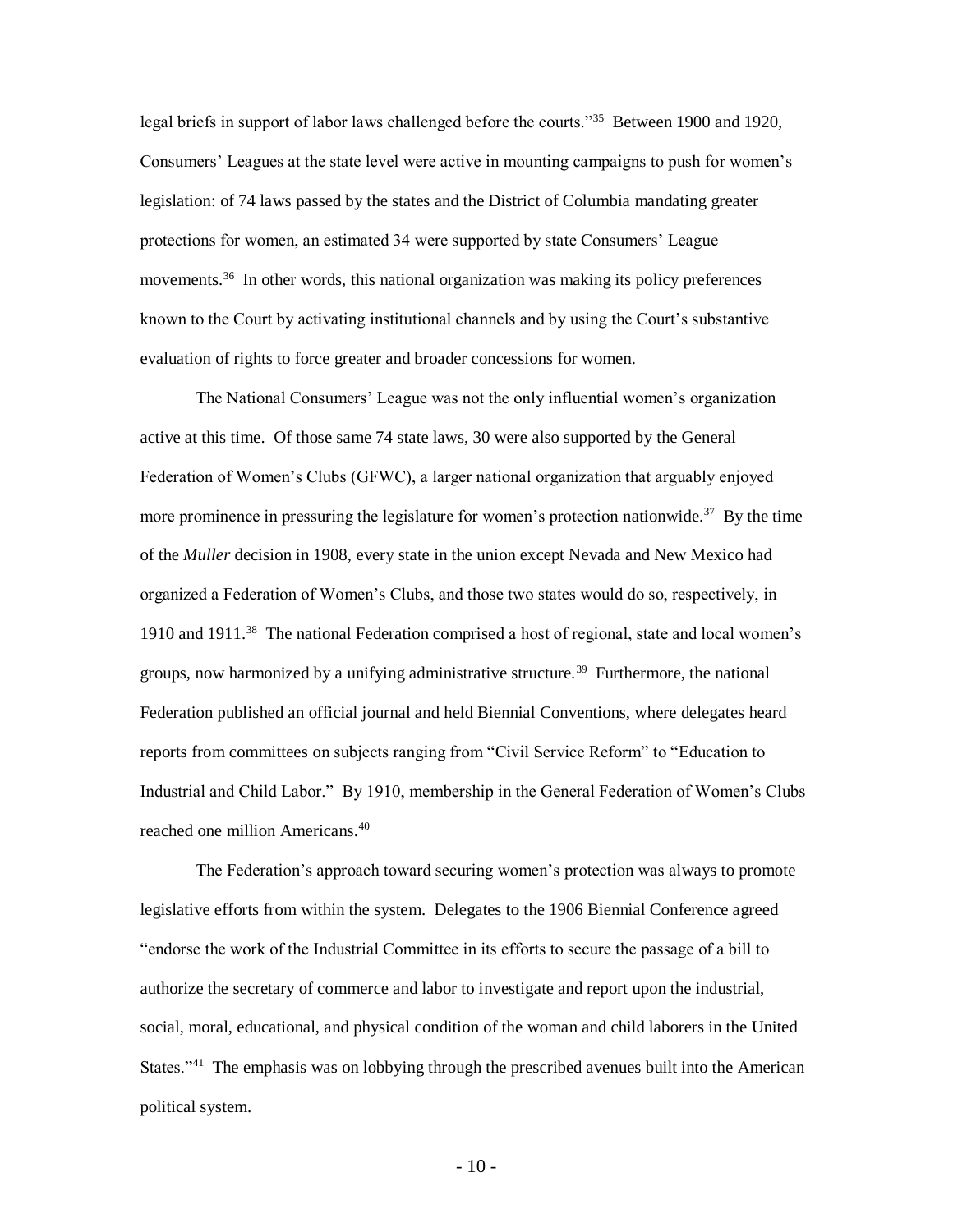Perhaps the clearest sign that women's groups had succeeded in creating for themselves a niche in that system was the relative cordiality of their relations with the executive branch. The National Congress of Mothers, which would later become the PTA, enjoyed a meteoric rise in prominence, holding national conventions in Washington, D.C. and seeing their membership increase from 50,000 to 190,000 between 1910 and 1920.<sup>42</sup> It also enjoyed a warm reception from the White House: its inaugural banquet was held there in 1897, and President Roosevelt spoke frequently at its national conventions during his tenure of office and afterwards—including in 1908, the very same year *Muller* was decided.<sup>43</sup> In Roosevelt the labor and women's movements had a formidable ally: in his 1908 State of the Union Address, he leveled fierce criticism at the Courts for their intolerance of protective socioeconomic legislation, declaring that "There are certain decisions by various courts which have been exceedingly detrimental to the rights of wageworkers….Decisions such as those alluded to above nullify the legislative effort to protect the wage-workers who most need protection from those employers who take advantage of their grinding need."<sup>44</sup>

It would be naïve and simplistic to suggest that the Court expanded its understanding of women's socioeconomic rights at the behest of a President. Fifteen years after Roosevelt's speech, in *Adkins v. Children's Hospital*, the Court thwarted such expansion by overruling a District of Columbia law establishing minimum wage for female workers; and it would take a further fourteen years after that finally to accept minimum wage for women as constitutional. But it is neither naïve nor simplistic to posit that, in the interceding years, women's protective measures rode a robust undercurrent of institutional momentum in which socioeconomic considerations were upheld with greater and greater frequency.

Between 1873 and 1897, a total of 34 cases involving protective labor legislation had come before the state and federal courts. In 19 of those cases, or 56%, protective legislation was ruled unconstitutional.<sup>45</sup> In the years encompassing *Lochner* and *Muller*, between 1898 and 1910, only 18 of 50 cases, or 36%, resulted in the overruling of protective legislation.<sup>46</sup> And in the

- 11 -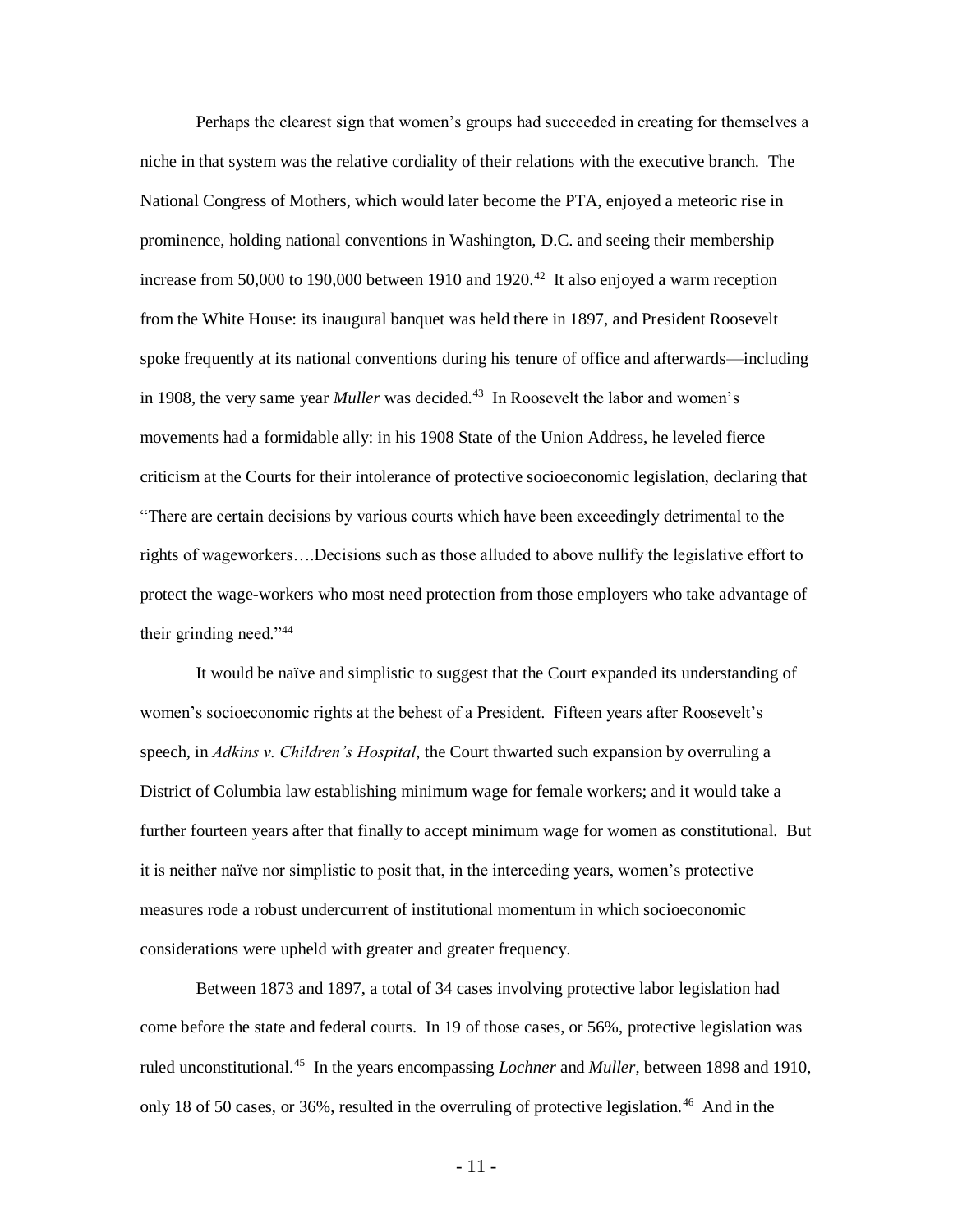years between 1911 and 1923, only 9 of 49 cases—just 18%—decided at the state and federal level ended in the striking-down of protective legislation.<sup>47</sup> These data indicate a trend toward greater tolerance of socioeconomic measures in this time. In those fifty years, from 1873 to 1923, protective legislation specifically for women was upheld in 42 out of 48 cases decided at the state and federal level—an 87.5% success rate. These numbers suggest that protective measures for women were at the vanguard of an expanding jurisprudential understanding of socioeconomic rights.

The success of women's legislation in such cases was largely created by the ability of the women's movement, through institutional avenues, to appeal to the Court's substantive sensibilities. The substantive standard of due process created in *Lochner* had allowed women's groups a far greater latitude in which to engage in strategic behavior, because such groups could now lobby and promote legislation predicated on inherent substantive differences between men and women, protecting such legislation from judicial override. Julie Novkov writes that *Lochner*, far from hamstringing the women's labor movement, offered it a vital strategic opening: "The frameworks established in the initial debates now began to ground a mostly unguided and unintentional separation between the analysis of general legislation and laws regarding women's terms and conditions of labor."<sup>48</sup>

It is critical to note, moreover, that the men's labor movement suffered from a lack of unified focus in precisely the same period when women's groups were conducting their wellcoordinated national campaigns. As a result, male-dominated organizations were not nearly as successful as women's advocates in activating the appropriate institutional channels, and broader socioeconomic considerations for men in general remained much less likely to withstand judicial scrutiny.

**V.** It would be inaccurate to say of the men's labor movement that it was not a political movement of considerable size or relevance in American society. On a national scale, however,

- 12 -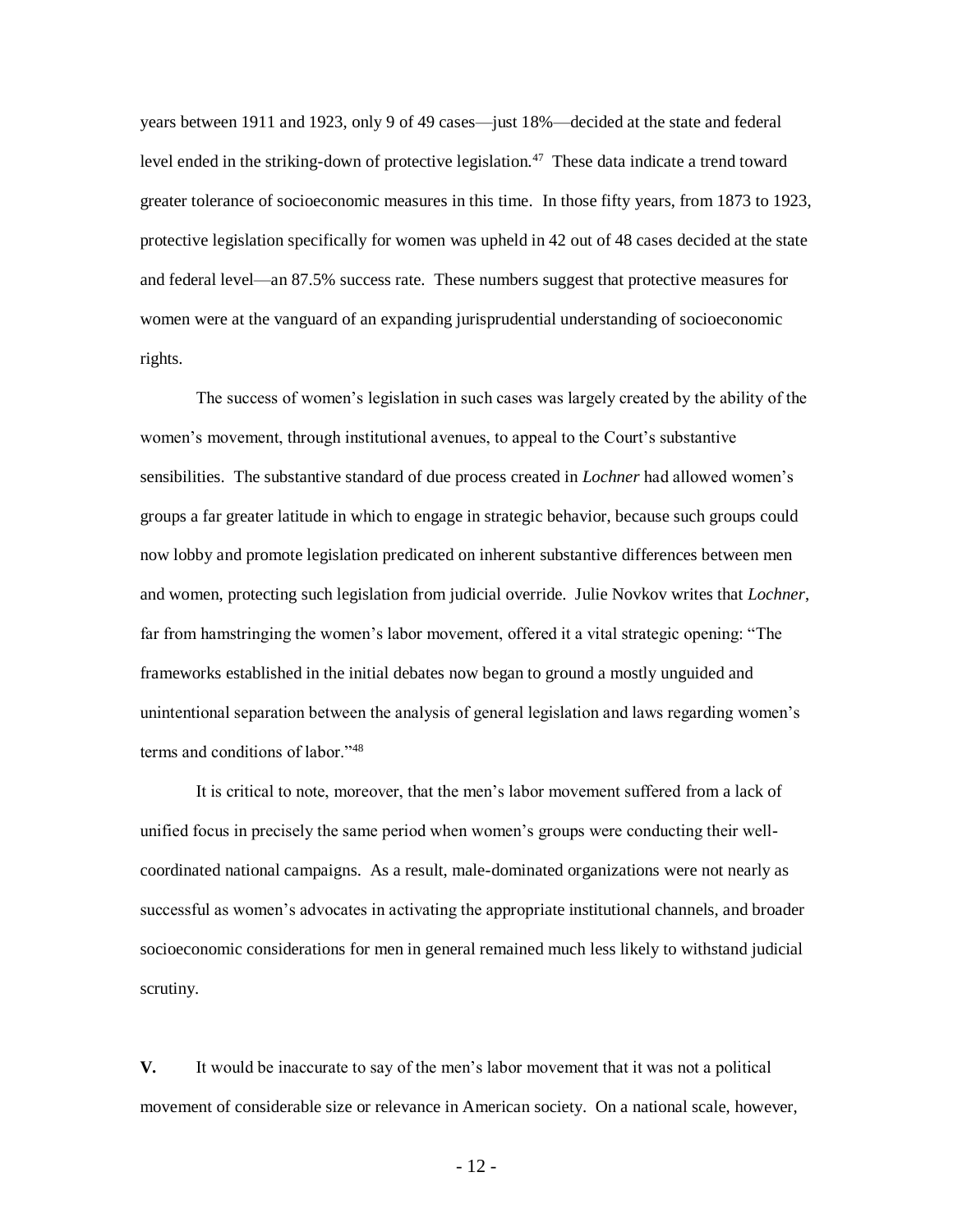that movement was both insufficiently politicized and insufficiently organized to effect the same forceful impact on the judiciary that more unified women's movements had managed. One may raise the objection that the *Lochner* decision placed men at an inherent disadvantage from the start, and that the Court's standards of substantive analysis were by default much less sympathetic to male laborers than to women. Yet the greatest distinction between men's and women's labor movements lay not in the terms of the substantive framework itself, but rather in the specific ways that each movement approached and manipulated that framework. For instance, Theda Skocpol suggests that the Brandeis Brief was in reality less gender-specific than many scholars have made it out to be, and that its contents could have been submitted just as easily in support of broader, general protective legislation for both men and women. "But in 1908 the only available opportunity seemed to be to persuade the Supreme Court that women workers were unusually vulnerable employees rather than regular workers," she writes. "Thus women's biological vulnerabilities were highlighted in the 'facts' and expert opinions…even though most of them were gleaned from European sources that had often advocated protection for workers in general."<sup>49</sup>

Nor was the information contained in the Brandeis Brief entirely new: most of the studies reported in the brief predated 1905, so the data would have almost certainly been available to the New York attorneys in *Lochner*. 50 That the *Muller* defense was able to produce and utilize the Brandeis Brief, whereas the *Lochner* defense had no such weapon on its side, is therefore indicative to the fact that the former was backed by a unified, coordinated national movement with an ample foothold in the political process while the latter was not. Women's organizations like the NCL, GFWC, and NCM were able to use measures like the Brandeis Brief and others already discussed in order to exert pressure on the judiciary from within the system; men's labor organizations, on the other hand, found themselves disorganized and consistently blocked out.

The labor movement that spawned New York's Bakeshop Act in 1895 is symbolic of the broader state of the national labor movement during this era. The Bakeshop Act was passed

- 13 -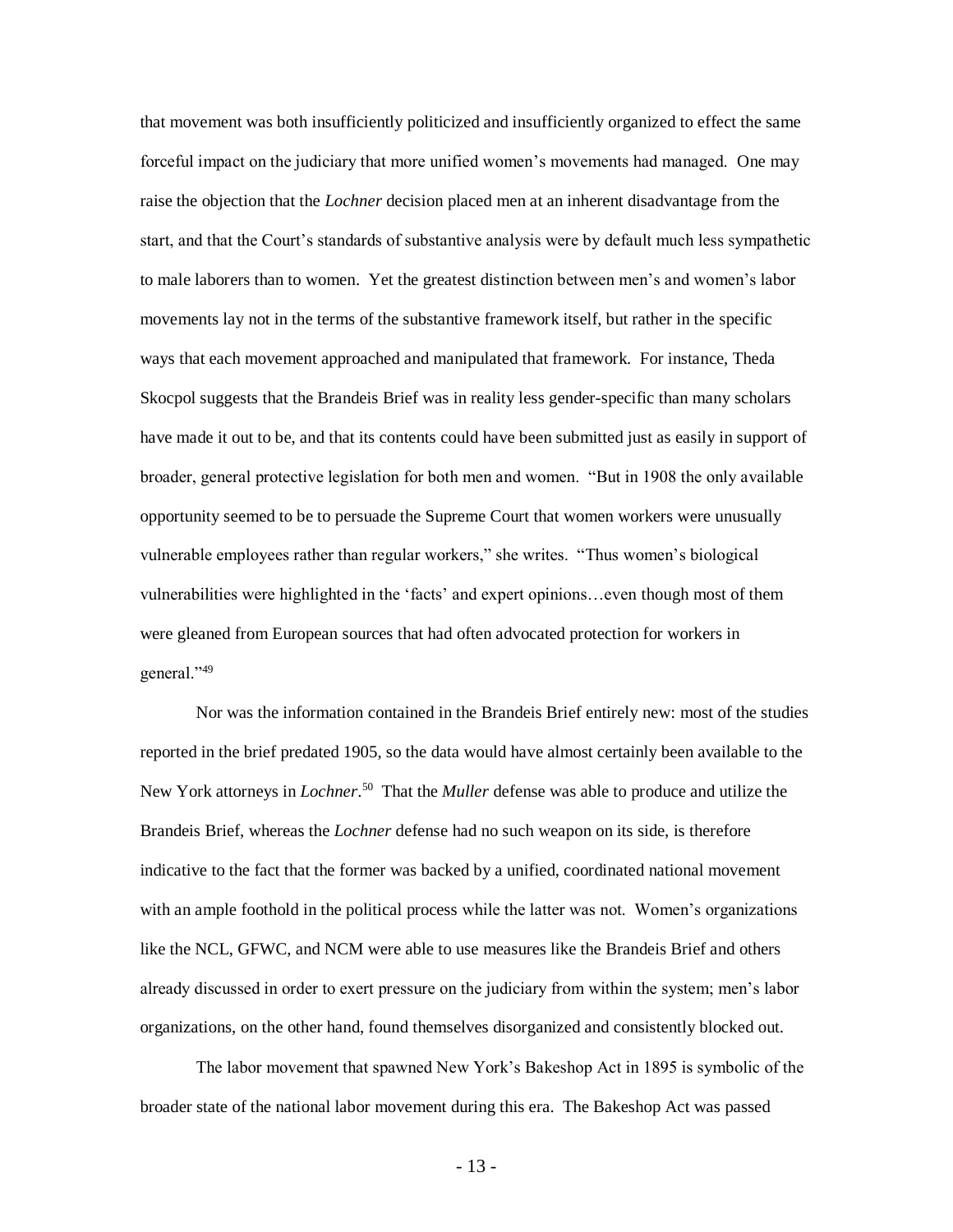almost solely because a very specific industrial union—the Journeyman Bakers' and Confectioners' International Union of America—managed to capitalize on the charisma of its leader Henry Weismann to create a localized groundswell of public opinion. The Bakers' union enjoyed no widespread political coordination, no national support, no clout from any broader network of labor advocates. It was lucky even to mobilize as much local support as it did: "On its own," writes Paul Kens, "organized labor in New York was unlikely to have been able to guide the [Bakeshop Act] through the 1895 legislative session, even if it had wanted to do so."<sup>51</sup>

National labor advocates remained deliberately aloof from the entire eight-hour-day campaign in New York from the very beginning. Although the American Federation of Labor and its leader Samuel Gompers were supportive of eight-hour rules in principle, Gompers placed his faith in the ability of individual unions to agitate in the private sector on an ad hoc basis rather than in the possibility of mounting any sustained legislative or litigative effort from within the political system. Kens writes that Gompers was "notorious in his opposition of the legislative method," and that he consistently resisted efforts to engage the conventional political avenues: "Organization added to labor's strength, [Gompers] thought, whereas legislation tended to place the worker under the control of government bureaucrats."<sup>52</sup> Placed in a judicial bind in the *Lochner* case, the Journeyman Bakers' Union was all but entirely shunned by national organizations like the AFL, and the attorneys for the state of New York were left without any real means of pressuring the Supreme Court to rule in the desired fashion. Oregon attorneys in *Muller* could lean on the Brandeis Brief and a growing national movement whose organizing principle was the need for increased women's labor protections; but the *Lochner* defense team could point to no such national movement. The Journeyman Bakers were an isolated union and little more.

As Skocpol's research reveals, Samuel Gompers and his national AFL consistently expressed their distaste for legislative action in a variety of other venues. If the NCL and the GFWC pursued what might be termed the institutional option, then men's labor movements nationwide placed themselves intransigently on the outside of the relevant institutions. Six years

- 14 -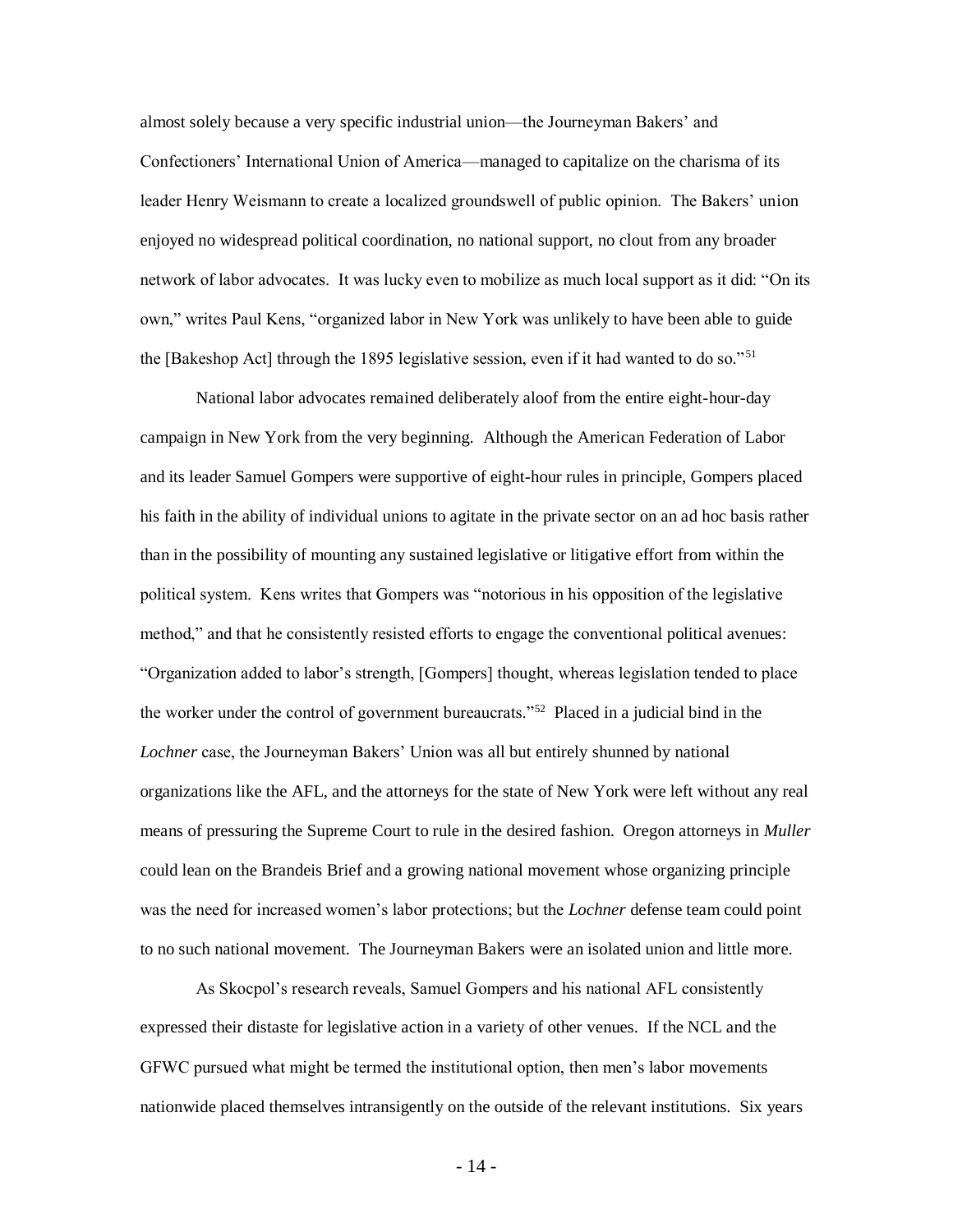before *Lochner* was even decided, Gompers was a public critic of legislation supposedly designed to serve the interests of the working class. At the 1899 AFL convention, he excoriated the Interstate Commerce Law and the Sherman Anti-trust Law for hindering union activity: "These two laws have been cunningly devised by our antagonists…[and] foolishly acquiesced in by men believing themselves reformers."<sup>53</sup> Later, in 1914, Gompers voiced his flat opposition to passing eight-hour laws, and the 1914 national AFL convention passed a resolution stating that "the question of the regulation of wages and the hours of labor should be undertaken through trade union activity, and not made subjects of laws through legislative enactments."<sup>54</sup> In 1916, Gompers testified in Congress against a proposal for national unemployment insurance, arguing that trade unions were better off fending for themselves through collective action in the private sector. Gompers declared that he would not support a scheme "to rivet the masses of labor to the juggernaut of government."<sup>55</sup> Even further down the road, Gompers and the AFL would come out even more fervently against proposals for minimum-wage legislation.<sup>56</sup> Perhaps worst of all, the men's labor movement suffered from a chronic pattern of internal dissonance: state AFL federations often deviated from the national federation's positions on legislation,<sup>57</sup> and the national federation was more often than not directly at odds with the American Association for Labor Legislation (AALL), the most vocal proponent of protective socioeconomic legislation on a variety of fronts. 58

Ultimately, the key difference between men's and women's movements for socioeconomic rights was the manner in which each respective movement attempted to project its interests on the polity. Men's labor groups were crippled by a failure to exert pressure on the judiciary through the same institutional avenues that women had utilized so effectively. Skocpol's assessment agrees with this hypothesis:

Organized womanhood brought greater and more effective pressures to bear on behalf of such social policies than the AALL and the trade unions brought to bear on behalf of labor legislation focused on male breadwinners. …For a time, women's mode of politics—public education and lobbying through widespread associations—was ideally suited to pressuring legislatures to pass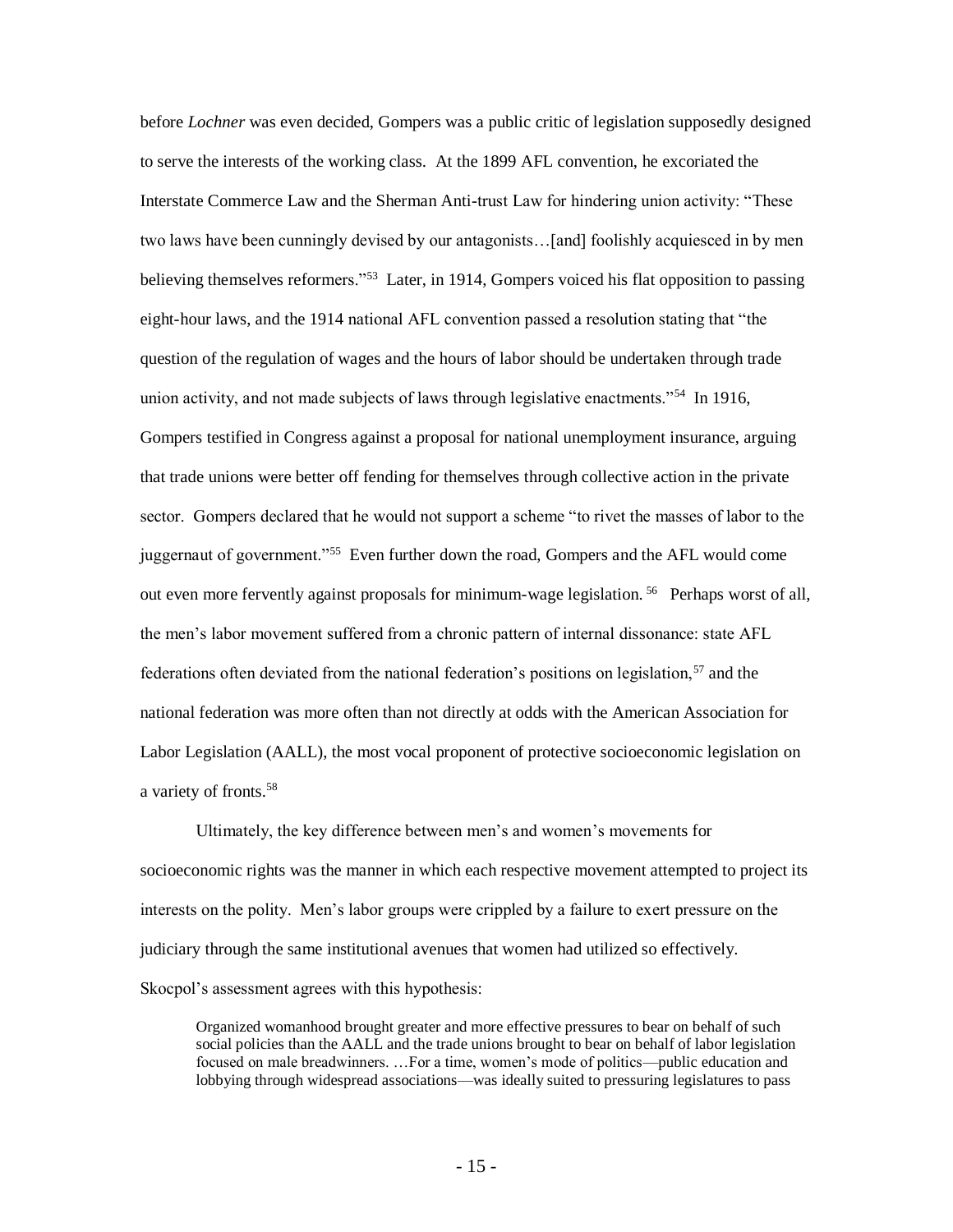bills along nonpartisan lines, to getting around obstacles from the courts, and to taking the place of absent administrative bureaucracies.<sup>59</sup>

Whatever the underlying causes, it is clear that the men's labor movement lacked the requisite organization and internal coherence that might have allowed them to gain the same political traction that women's groups managed at this time.

**VI.** Taking strategic considerations into account—considerations like legislative support, litigative pressure, and intangible personal relationships with the executive branch—makes up for much of the ground that doctrinal and attitudinal analyses have failed to cover. Once *Lochner* had established its substantive framework for socioeconomic rights, women's groups were able to exert pressure on the Court by maneuvering within that framework and by accessing the appropriate institutional channels. Men's labor groups plainly failed to make the same readjustment. Women laborers were more successful in winning protections before the Court, but it must be reiterated that their struggle for such protections was by no means facile. *Muller* was a giant step forward in opening up the substantive ground for further socioeconomic legislation; but *West Coast Hotel* was nearly thirty years distant.

It is not clear how well this strategic analysis fares when exported to other contexts. If interest groups are capable of appealing to Court doctrine by virtue of their organizational patterns and their political activity, then one might expect to find similar results when analyzing *Brown v. Board of Education* or the current jurisprudential debates over same-sex marriage. But the *Brown* decision was largely imposed upon a nation still deeply torn about civil rights; and advocates of same-sex marriage have had mixed results in the courtroom. It would be worthwhile, in the latter case, to investigate whether same-sex marriage advocates have managed to exercise the same sorts of institutional channels that women's groups exercised in the early twentieth century.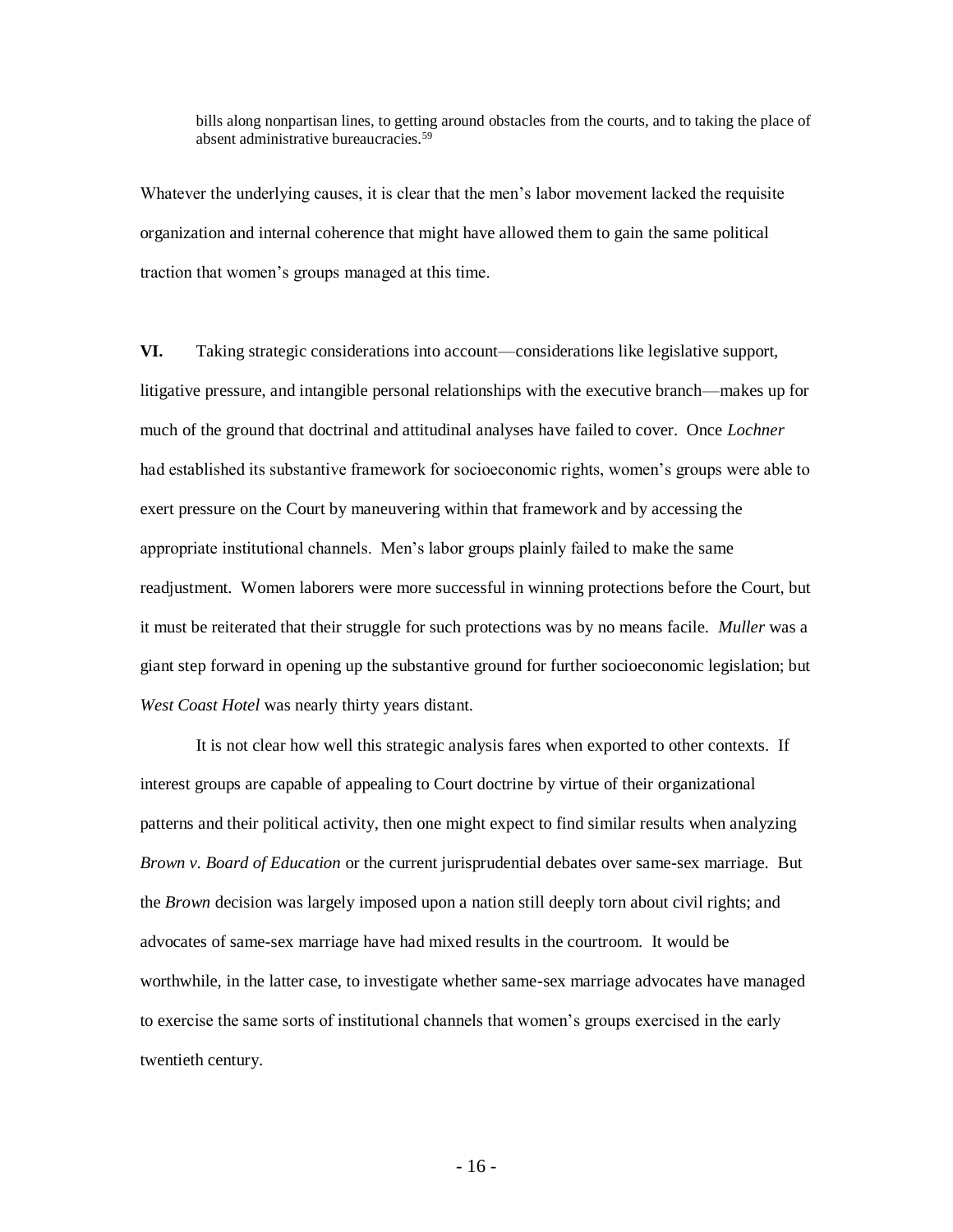It would be worthwhile, furthermore, to analyze which of the aforementioned institutional channels is actually the most practical in placing strategic pressure upon the judiciary. Such an analysis would require more space than is available here. But our collective understanding of the Supreme Court and of the American political system in general would profit greatly from it; and with it would undoubtedly come a much clearer picture of the mechanisms by which judicial politics evolve in the United States.

<sup>2</sup> Sunstein, Cass R. "Lochner's Legacy." *Columbia Law Review*, Vol. 87, No. 5. (Jun., 1987), p. 874-5. <sup>3</sup> Fiss, Owen M. History of the Supreme Court of the United States, Volume VIII: Troubled Beginnings of

 $\overline{a}$ 

- <sup>10</sup> *Adkins v. Children's Hospital of District of Columbia, 261 U.S. 525 (1923)*. FindLaw for Legal Professionals.<http://caselaw.lp.findlaw.com/scripts/getcase.pl?court=US&vol=261&invol=525>  $(10/30/06)$ .
- <sup>11</sup> Kens, Paul. *Lochner v. New York*: Economic Regulation on Trial, p. 66. University Press of Kansas, 1998.

<sup>17</sup> Bewig, Matthew S. "Lochner v. The Journeyman Bakers of New York: The Journeyman Bakers, Their Hours of Labor, and The Constitution: A Case Study in the Social History of Legal Thought." *The American Journal of Legal History*, Vol. 38, No. 4. (Oct., 1994), pp. 422.

<sup>1</sup> *Lochner v. People of State of New York, 198 U.S. 45 (1905)*. FindLaw for Legal Professionals. <http://caselaw.lp.findlaw.com/scripts/getcase.pl?court=US&vol=198&invol=45> (10/30/06).

the Modern State, 1888-1910, p. 155. Toronto: Cambridge University Press, 2006. <sup>4</sup> *Muller v. State of Oregon, 208 U.S. 412 (1908)*. FindLaw for Legal Professionals.

<http://caselaw.lp.findlaw.com/scripts/getcase.pl?court=US&vol=208&invol=412> (10/30/06). <sup>5</sup> *West Coast Hotel Co. v. Parrish, 300 U.S. 379 (1937)*. FindLaw for Legal Professionals.

<http://caselaw.lp.findlaw.com/scripts/getcase.pl?court=US&vol=300&invol=379> (10/30/06).

<sup>6</sup> *Muller*, p. 2.

<sup>7</sup> Sunstein, p. 874.

<sup>&</sup>lt;sup>8</sup> Skowronek, Stephen. Building a New American State: The Expansion of National Administrative Capacities, 1877-1920, p. 41. New York: Cambridge University Press, 1982.

<sup>&</sup>lt;sup>9</sup> Skocpol, Theda. Protecting Soldiers and Mothers, p. 310, 372, 386. Cambridge, MA: Harvard University Press, 1992.

 $12$  Ibid. 65.

<sup>13</sup> *Lochner*, p. 3.

<sup>14</sup> Ibid. 4.

<sup>15</sup> Ibid. 5.

<sup>16</sup> Ibid. 6.

<sup>18</sup> *Lochner*, p. 14-15.

<sup>19</sup> Fiss, p. 35.

<sup>20</sup> Ibid. 31.

<sup>21</sup> Ibid. 30-1, 34-5.

 $22$  Ibid. 45-6.

 $23$  Ibid. 165.

 $^{24}$  Purcell, Jr., Edward A. Brandeis and the Progressive Constitution, p. 40. New Haven: Yale University Press, 2000.

<sup>25</sup> *Muller*, p. 1.

<sup>26</sup> Ibid. 4.

<sup>27</sup> Ibid. 3.